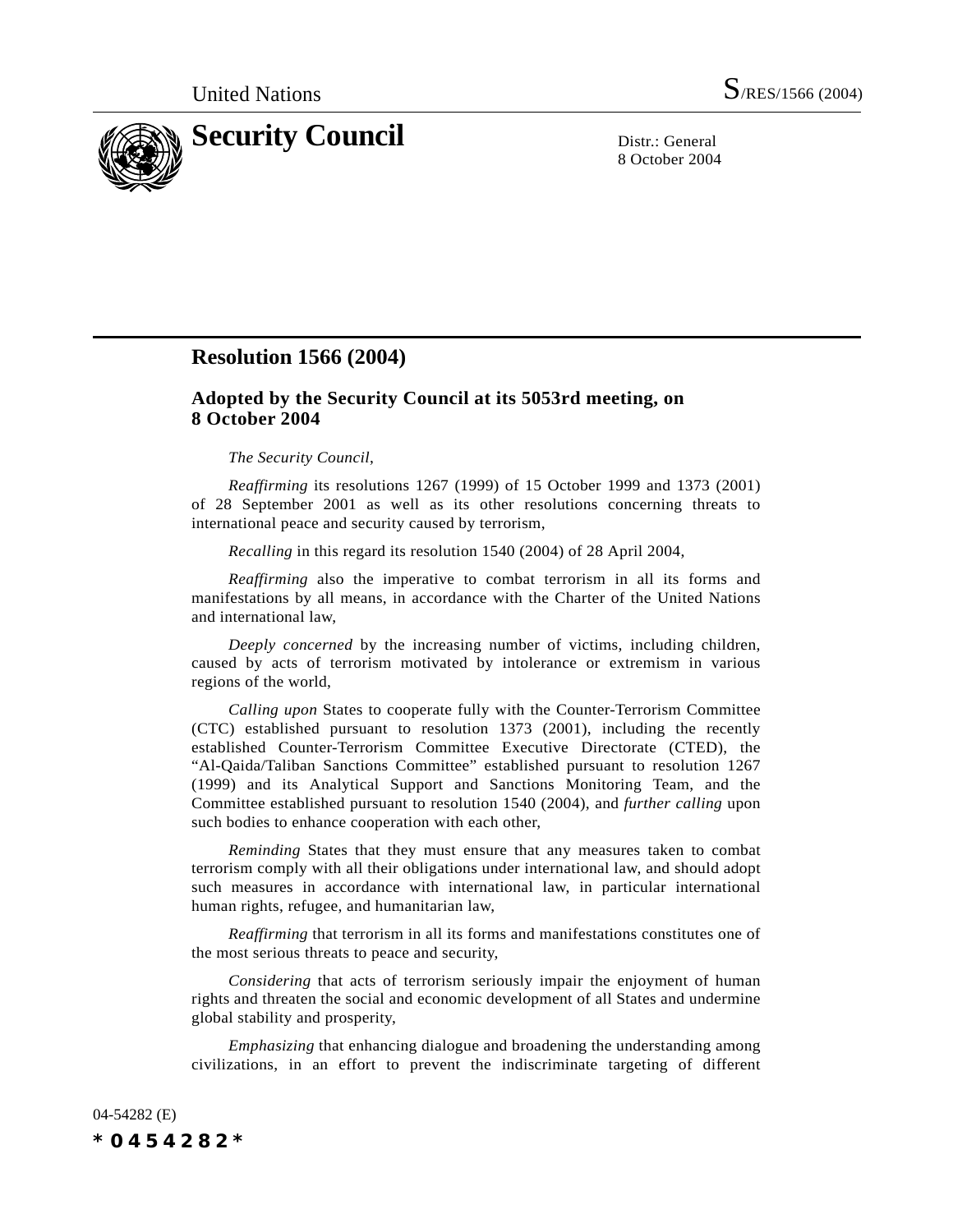religions and cultures, and addressing unresolved regional conflicts and the full range of global issues, including development issues, will contribute to international cooperation, which by itself is necessary to sustain the broadest possible fight against terrorism,

*Reaffirming* its profound solidarity with victims of terrorism and their families,

*Acting* under Chapter VII of the Charter of the United Nations,

1. *Condemns* in the strongest terms all acts of terrorism irrespective of their motivation, whenever and by whomsoever committed, as one of the most serious threats to peace and security;

2. *Calls upon* States to cooperate fully in the fight against terrorism, especially with those States where or against whose citizens terrorist acts are committed, in accordance with their obligations under international law, in order to find, deny safe haven and bring to justice, on the basis of the principle to extradite or prosecute, any person who supports, facilitates, participates or attempts to participate in the financing, planning, preparation or commission of terrorist acts or provides safe havens;

3. *Recalls* that criminal acts, including against civilians, committed with the intent to cause death or serious bodily injury, or taking of hostages, with the purpose to provoke a state of terror in the general public or in a group of persons or particular persons, intimidate a population or compel a government or an international organization to do or to abstain from doing any act, which constitute offences within the scope of and as defined in the international conventions and protocols relating to terrorism, are under no circumstances justifiable by considerations of a political, philosophical, ideological, racial, ethnic, religious or other similar nature, and *calls upon* all States to prevent such acts and, if not prevented, to ensure that such acts are punished by penalties consistent with their grave nature;

4. *Calls upon* all States to become party, as a matter of urgency, to the relevant international conventions and protocols whether or not they are a party to regional conventions on the matter;

5. *Calls upon* Member States to cooperate fully on an expedited basis in resolving all outstanding issues with a view to adopting by consensus the draft comprehensive convention on international terrorism and the draft international convention for the suppression of acts of nuclear terrorism;

6. *Calls upon* relevant international, regional and subregional organizations to strengthen international cooperation in the fight against terrorism and to intensify their interaction with the United Nations and, in particular, the CTC with a view to facilitating full and timely implementation of resolution 1373 (2001);

7. *Requests* the CTC in consultation with relevant international, regional and subregional organizations and the United Nations bodies to develop a set of best practices to assist States in implementing the provisions of resolution 1373 (2001) related to the financing of terrorism;

8. *Directs* the CTC, as a matter of priority and, when appropriate, in close cooperation with relevant international, regional and subregional organizations to start visits to States, with the consent of the States concerned, in order to enhance